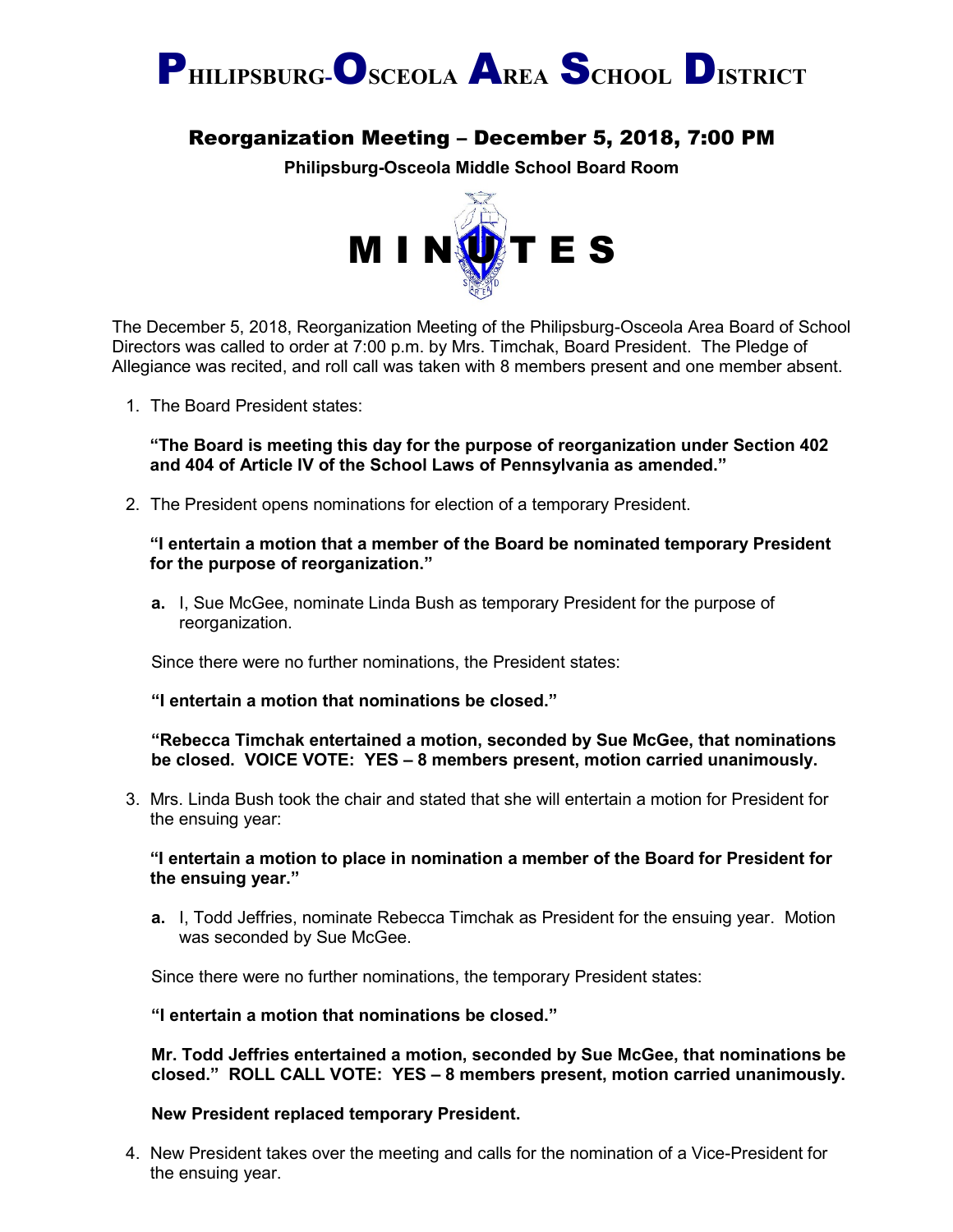#### **"I entertain a motion to place in nomination a member of the Board for Vice-President for the ensuing year."**

**a.** I, Sue McGee, nominate Linda Bush as Vice-President for the ensuing year. Motion was seconded by Todd Jeffries.

Since there were no further nominations, the President states:

#### **"I entertain a motion that nominations be closed."**

**Mrs. Rebecca Timchak entertained a motion, seconded by Mr. Todd Jeffries, that nominations be closed." VOICE VOTE: YES – 8 members present. Motion carried unanimously.**

- 5. The President states **"I will now entertain nominations for Legislative Liaison for the Calendar Year 2019."**
	- **a.** I, Todd Jeffries, nominate Robert Massung as Legislative Liaison for the Calendar Year 2019. Motion was seconded by Linda Bush.

Since there were no further nominations, the President states:

**"I entertain a motion that nominations be closed."**

**Rebecca Timchak entertained a motion, seconded by Todd Jeffries, that nominations be closed. VOICE VOTE – 8 members present; motion carried unanimously.**

- 6. The President states **"I will now entertain nominations for PSBA Liaison for the Calendar Year 2019."**
	- **a.** I, Todd Jeffries, nominate Sue McGee as PSBA Liaison for the Calendar Year 2019. Motion was seconded by Linda Bush.

Since there were no further nominations, the President states:

**"I entertain a motion that nominations be closed."**

**Mr. Jeffries entertained a motion, seconded by Linda Bush, that nominations be closed. VOICE VOTE: YES – 8 members present; motion carried unanimously.**

- 7. The President states **"I will now entertain nominations for a Clearfield County Career and Technology Center Representative for a three year term."**
	- **a.** I, Linda Bush, nominate Todd Jeffries as Clearfield County Career and Technology Center Representative for a three-year term. Motion was seconded by Robert Miller.

Since there were no further nominations, the President states:

**"I entertain a motion that nominations be closed."**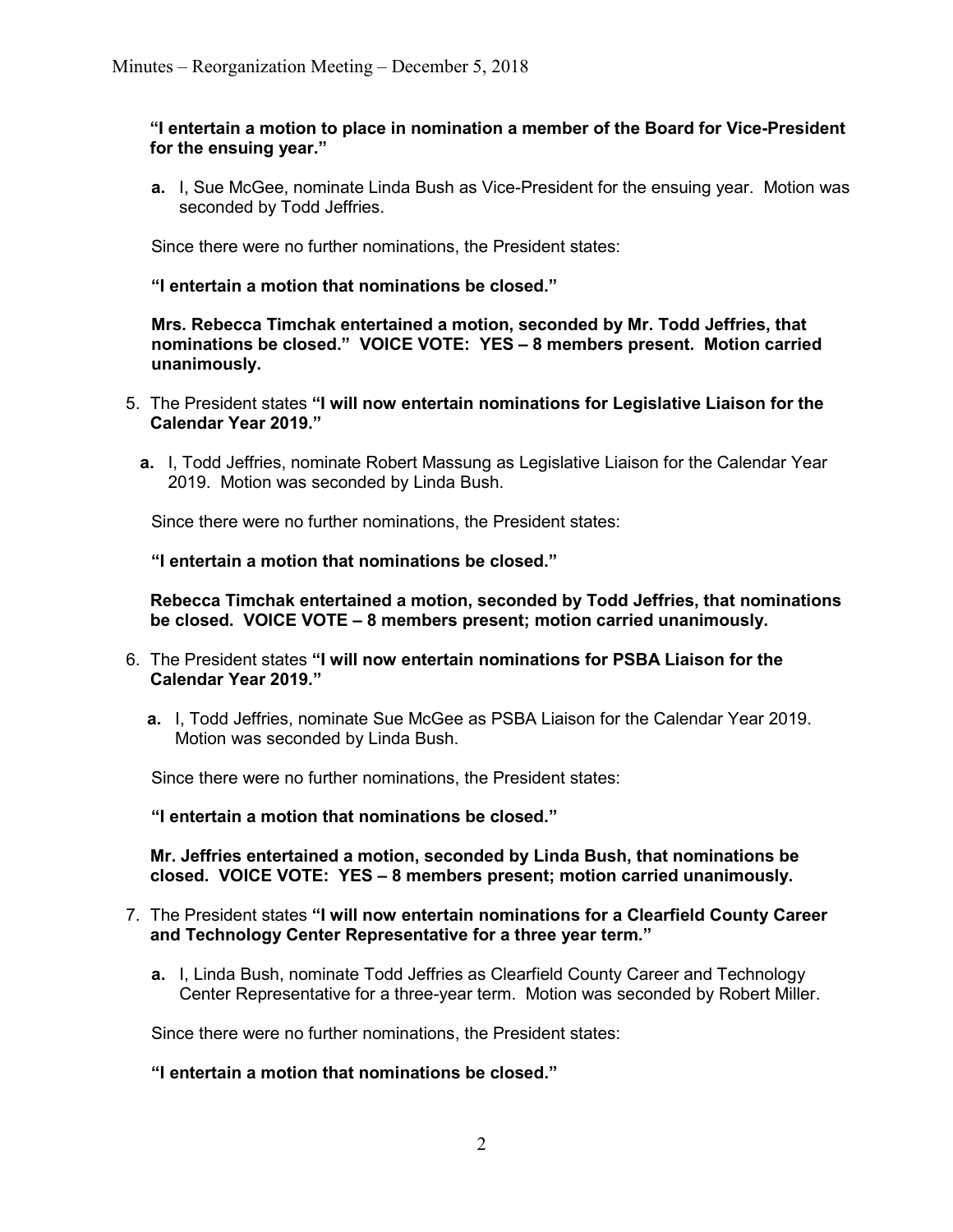**Linda Bush entertained a motion, seconded by Robert Miller, that nominations be closed. VOICE VOTE: YES – 8 members present; motion carried unanimously.**

- 8. The President states **"I will now entertain nominations for a Clearfield County Career and Technology Center Alternate Representative for a three year term."**
	- **a.** I, Sue McGee, nominate Robert Miller as Clearfield County Career and Technology Center Alternate Representative for a three-year term. Motion was seconded by Mr. Jeffries.

Since there were no further nominations, the President states:

#### **"I entertain a motion that nominations be closed."**

**Sue McGee entertained a motion, seconded by Todd Jeffries, that nominations be closed. VOICE VOTE: YES – 8 members present; motion carried unanimously.**

- 9. The President states **"I will now entertain nominations for an Intermediate Unit Representative for a three year term."**
	- a. I, Todd Jeffries, nominate Robert Massung as an Intermediate Unit 10 Representative for a three-year term. Motion was seconded by Robert Miller.

Since there were no further nominations, the President states:

**"I entertain a motion that nominations be closed."**

**Todd Jeffries entertained a motion, seconded by Robert Miller, that nominations be closed. VOICE VOTE: YES – 8 members present; motion carried unanimously.**

- 10. Motion by Rebecca Timchak, seconded by Linda Bush, to authorize the officers of the Board to draw orders for payrolls and for payment of bonds, interest, utilities, and other pertinent bills as they come due. **ROLL CALL VOTE: YES – 8 members present, motion carried unanimously.**
- 11. Motion by Todd Jeffries, seconded by Nancy Lamb, to authorize the Business Office to make payment of Accounts Payable through December 2018 with a listing to be presented to the Board at the first meeting in January 2019. **ROLL CALL VOTE: YES – 8 members present, motion carried unanimously.**
- 12. Motion by Todd Jeffries, seconded by Robert Miller, to set the following meeting dates for the year 2019. **ROLL CALL VOTE: YES – 8 members present, motion carried unanimously.**

| <b>Committee</b><br><b>Meeting</b> |    | Location      | Voting<br><b>Meeting</b> |    | Location      |
|------------------------------------|----|---------------|--------------------------|----|---------------|
| January                            | 08 | Middle School | Januarv                  | 22 | Middle School |
| February                           | 12 | Middle School | February                 | 26 | Middle School |

### **2019-2020 School Board Meetings**